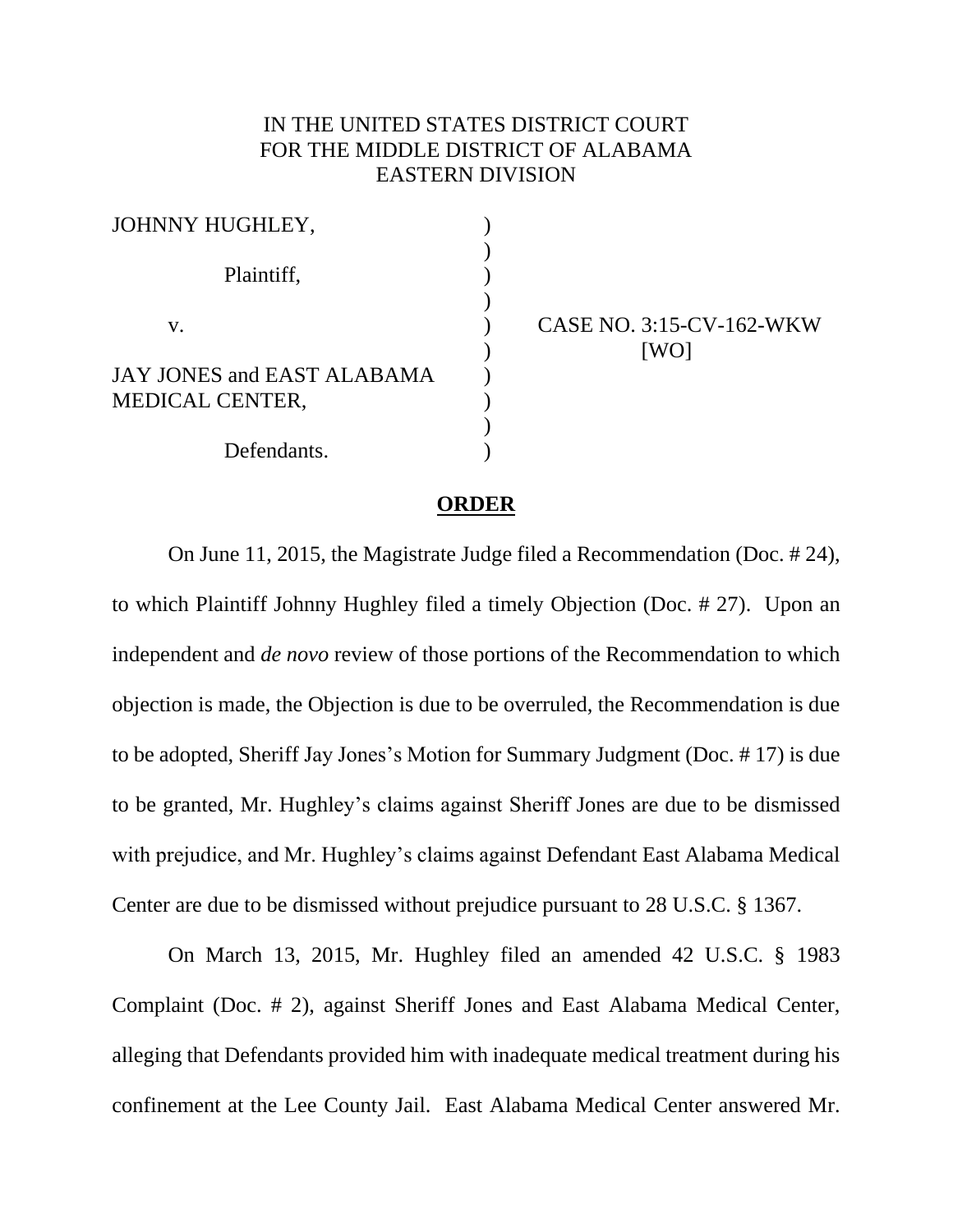Hughley's complaint, and Sheriff Jones filed a motion to dismiss or, in the alternative, motion for summary judgment. Sheriff Jones contended that Mr. Hughley's claims against him were due to be dismissed in light of the exhaustion requirements of the Prison Litigation Reform Act, Sheriff Jones's entitlement to qualified immunity, and Mr. Hughley's failure to state a claim upon which relief can be granted. Mr. Hughley filed a response in opposition to Sheriff Jones's motion, arguing that Mr. Jones has a "history of abusing his power and authority," that Sheriff Jones offered "Affidavits of lies" in support of his motion, that Mr. Hughley did in fact exhaust his administrative remedies prior to filing this § 1983 action, and that Sheriff Jones is not entitled to qualified immunity. (Doc. # 22.)

Reviewing the arguments of the parties' and the evidence submitted from both sides, the Magistrate Judge determined that, to the extent Mr. Hughley was suing Sheriff Jones in his official capacity, Sheriff Jones is a "state actor entitled to sovereign immunity under the Eleventh Amendment for claims seeking monetary damages from him in his official capacity." (Doc. # 24.) The Magistrate Judge also concluded that, absent sovereign immunity, Mr. Hughley's claims against Sheriff Jones were also due to be dismissed because Mr. Hughley had failed to exhaust his administrative remedies prior to filing suit. While the Magistrate Judge noted that Mr. Hughley provided copies of three grievance forms he completed during his confinement, the Magistrate Judge explained that none of the grievance forms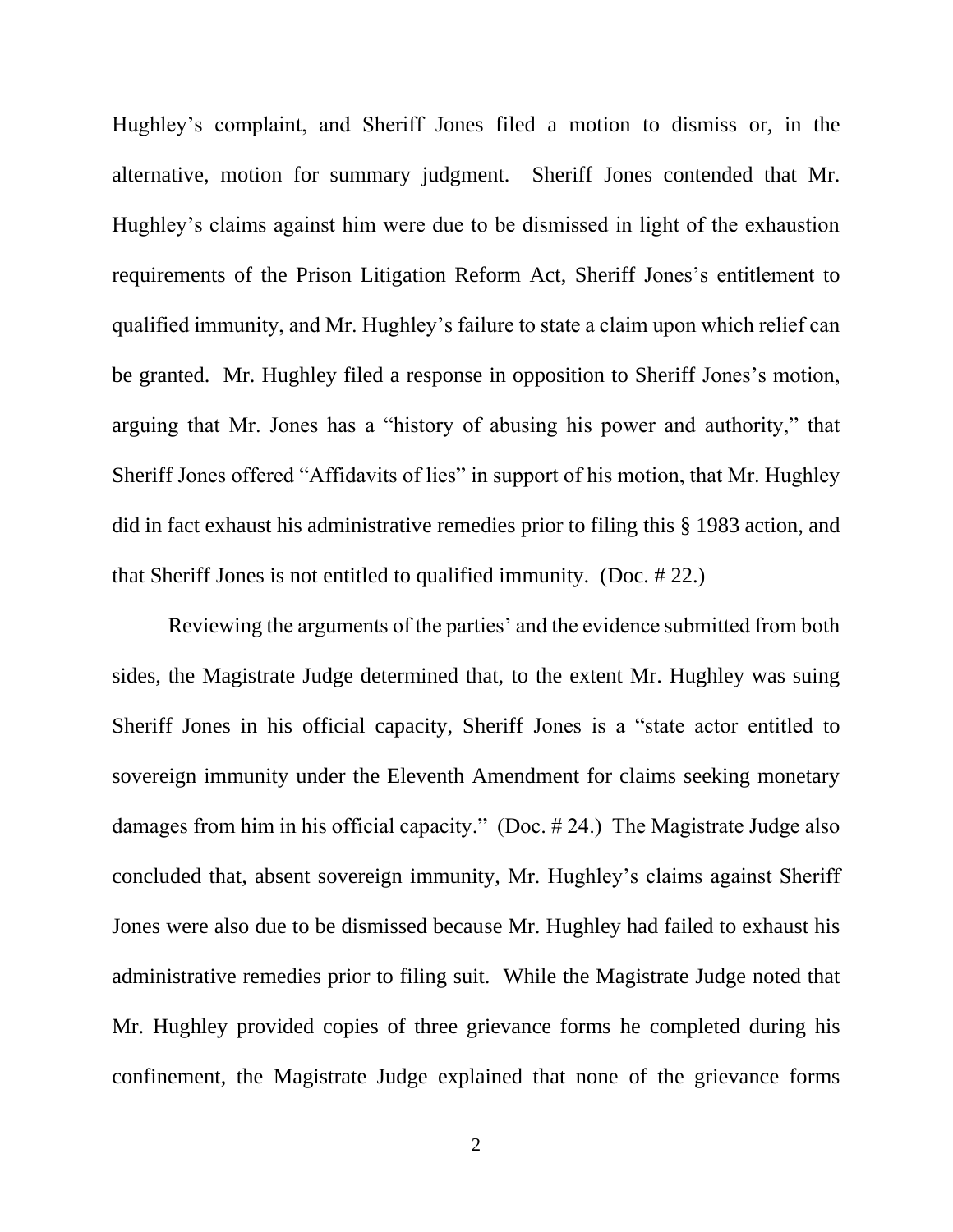incorporated a complaint regarding a lack of medical treatment for a blood clot or for swelling in Mr. Hughley's right leg.

In his Objection, Mr. Hughley explains that, while sovereign immunity bars a suit against Sheriff Jones in his official capacity, Mr. Hughley can pursue his claims against Sheriff Jones in his individual capacity. Mr. Hughley also argues that the affidavits upon which the Magistrate Judge relied contain falsehoods. He argues that Sheriff Jones's affidavits include perjurious testimony and faults the court for not addressing Sheriff Jones's perjury.

Mr. Hughley fails, however, to provide any evidence that he exhausted his administrative remedies prior to filing his § 1983 suit. And while he vehemently argues that the affidavits submitted by Sheriff Jones incorporate factual inaccuracies, the Eleventh Circuit has explained that "mere verification of a party's own conclusory allegations is not sufficient to oppose a motion for summary judgment." *Fullman v. Graddick*, 739 F.2d 553, 557 (11th Cir. 1984); *see also Lambert v. United States*, 198 F. App'x 835, 839 (11th Cir. 2006) (explaining that a plaintiff "could not rely on his own conclusory allegations to survive summary judgment").

Accordingly, it is ORDERED as follows:

- 1. Mr. Hughley's Objection (Doc. # 27) is OVERRULED.
- 2. The Recommendation (Doc. # 24) is ADOPTED.